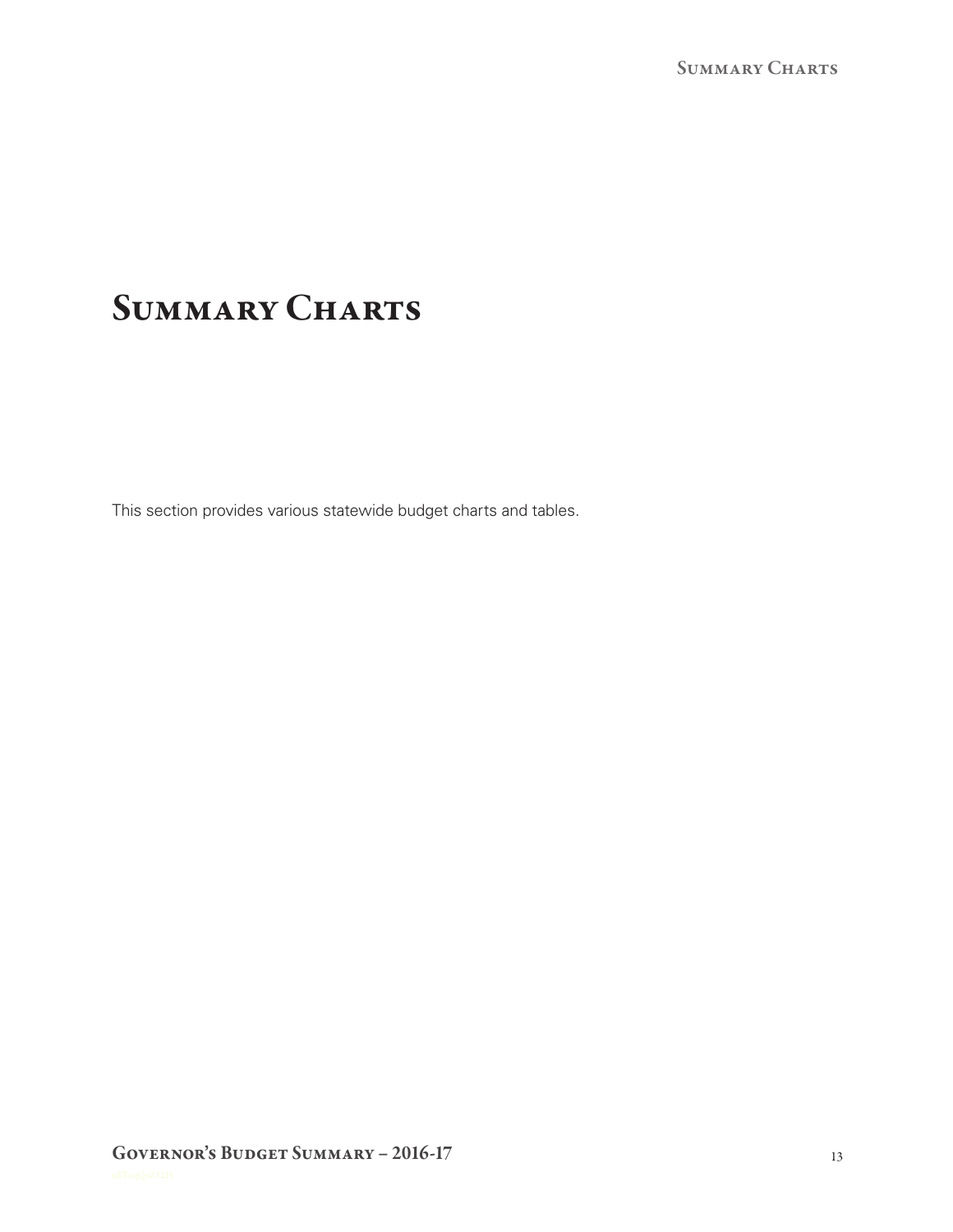### Figure SUM-01 **2016-17 Governor's Budget General Fund Budget Summary**

(Dollars in Millions)

|                                                    | 2015-16   | 2016-17   |
|----------------------------------------------------|-----------|-----------|
| <b>Prior Year Balance</b>                          | \$3,699   | \$5,172   |
| Revenues and Transfers                             | \$117,537 | \$120,633 |
| <b>Total Resources Available</b>                   | \$121,236 | \$125,805 |
| Non-Proposition 98 Expenditures                    | \$66,072  | \$71,637  |
| Proposition 98 Expenditures                        | \$49,992  | \$50,972  |
| <b>Total Expenditures</b>                          | \$116,064 | \$122,609 |
| <b>Fund Balance</b>                                | \$5,172   | \$3,196   |
| Reserve for Liquidation of Encumbrances            | \$966     | \$966     |
| Special Fund for Economic Uncertainties            | \$4.206   | \$2,230   |
| <b>Budget Stabilization Account/Rainy Day Fund</b> | \$4,455   | \$8,011   |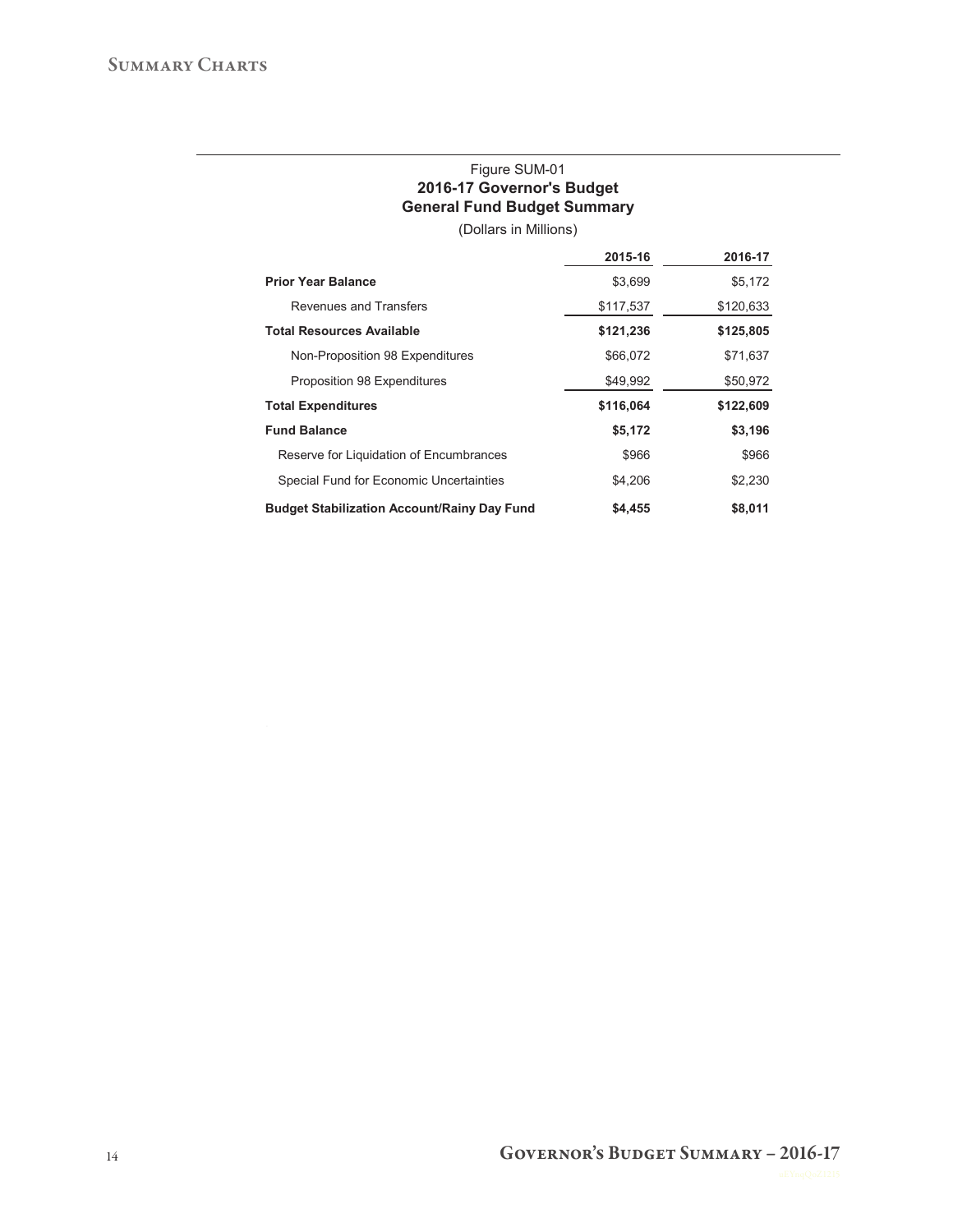| Gelleral Fully Experiences by Agency<br>(Dollars in Millions) |           |           |                     |                |  |
|---------------------------------------------------------------|-----------|-----------|---------------------|----------------|--|
|                                                               |           |           | Change from 2015-16 |                |  |
|                                                               |           |           | <b>Dollar</b>       | <b>Percent</b> |  |
|                                                               | 2015-16   | 2016-17   | Change              | Change         |  |
| Legislative, Judicial, Executive                              | \$3,227   | \$3,330   | \$103               | 3.2%           |  |
| Business, Consumer Services &<br>Housing                      | 636       | 434       | $-202$              | $-31.8%$       |  |
| Transportation                                                | 267       | 222       | $-45$               | $-16.9%$       |  |
| <b>Natural Resources</b>                                      | 2,730     | 2,909     | 179                 | 6.6%           |  |
| <b>Environmental Protection</b>                               | 325       | $-31$     | $-356$              | $-109.5%$      |  |
| <b>Health and Human Services</b>                              | 31,666    | 33,742    | 2,076               | 6.6%           |  |
| Corrections and Rehabilitation                                | 10,276    | 10,620    | 344                 | 3.3%           |  |
| K-12 Education                                                | 49,859    | 51,230    | 1,371               | 2.7%           |  |
| <b>Higher Education</b>                                       | 14,312    | 14,567    | 255                 | 1.8%           |  |
| Labor and Workforce Development                               | 212       | 166       | $-46$               | $-21.7%$       |  |
| Government Operations                                         | 761       | 2,245     | 1,484               | 195.0%         |  |
| <b>General Government:</b>                                    |           |           |                     |                |  |
| Non-Agency Departments                                        | 711       | 729       | 18                  | 2.5%           |  |
| <b>Tax Relief/Local Government</b>                            | 445       | 483       | 38                  | 8.5%           |  |
| <b>Statewide Expenditures</b>                                 | 637       | 1,963     | 1,326               | 208.2%         |  |
| Total                                                         | \$116,064 | \$122,609 | \$6,545             | 5.6%           |  |

## Figure SUM-02 **General Fund Expenditures by Agency**

Note: Numbers may not add due to rounding.

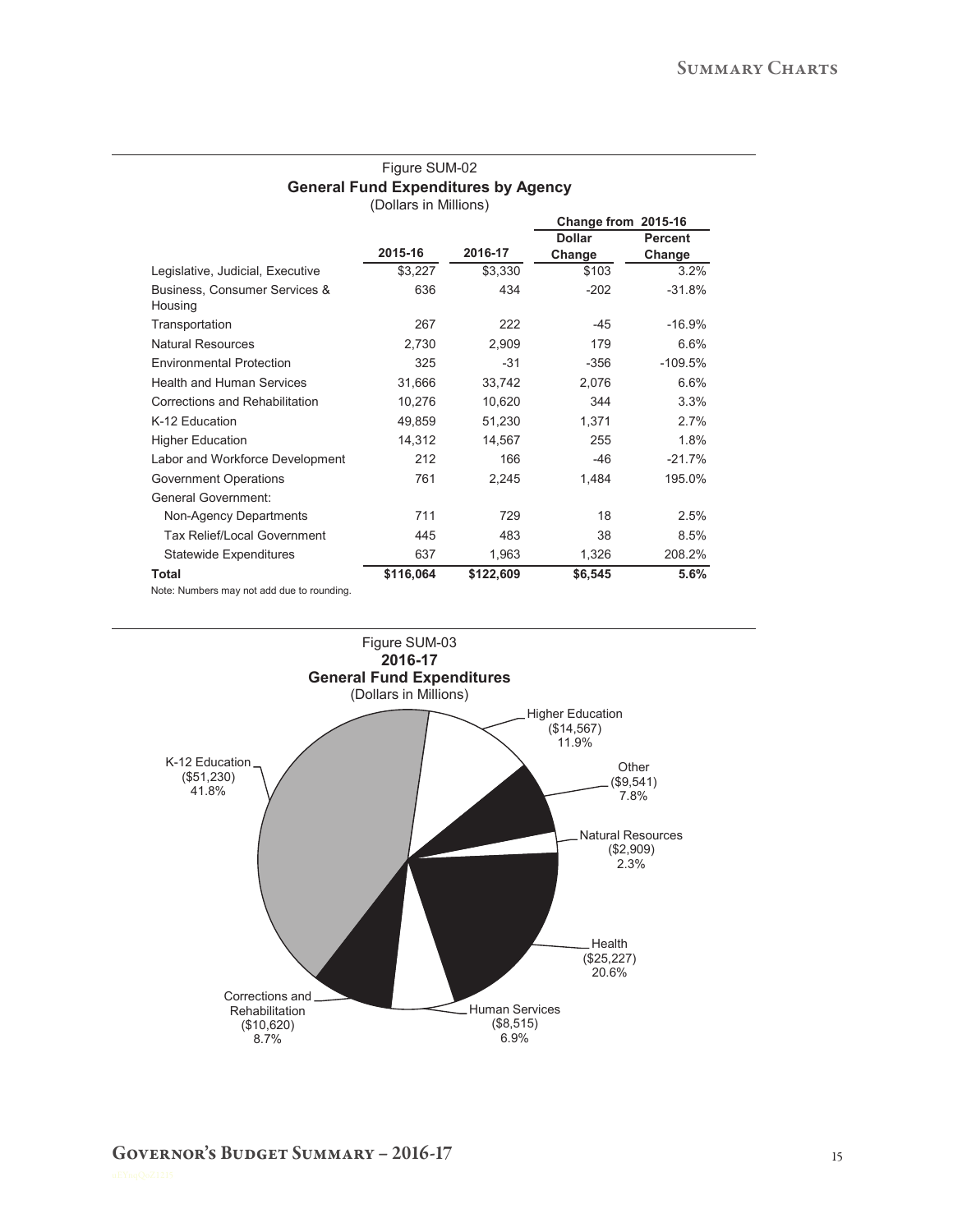#### Figure SUM-04 **General Fund Revenue Sources** (Dollars in Millions)

|                                                                |           |           | Change from<br>2015-16  |                          |
|----------------------------------------------------------------|-----------|-----------|-------------------------|--------------------------|
|                                                                | 2015-16   | 2016-17   | <b>Dollar</b><br>Change | <b>Percent</b><br>Change |
| Personal Income Tax                                            | \$81,354  | \$83,841  | \$2,487                 | 3.1%                     |
| Sales and Use Tax                                              | 25,246    | 25,942    | 696                     | 2.8%                     |
| Corporation Tax                                                | 10,304    | 10,956    | 652                     | 6.3%                     |
| Insurance Tax                                                  | 2,493     | 2,549     | 56                      | 2.2%                     |
| Alcoholic Beverage Taxes and Fees                              | 366       | 373       | $\overline{7}$          | 1.9%                     |
| Cigarette Tax                                                  | 84        | 81        | $-3$                    | $-3.6%$                  |
| Motor Vehicle Fees                                             | 22        | 22        | $\Omega$                | $0.0\%$                  |
| Other                                                          | 517       | 425       | -92                     | $-17.8%$                 |
| <b>Subtotal</b>                                                | \$120,386 | \$124,189 | \$3,803                 | 3.2%                     |
| Transfer to the Budget Stabilization<br>Account/Rainy Day Fund | $-2,849$  | $-3,556$  | $-707$                  | 24.8%                    |
| <b>Total</b>                                                   | \$117,537 | \$120,633 | \$3,096                 | 2.6%                     |
|                                                                |           |           |                         |                          |

Note: Numbers may not add due to rounding.



 $1/$  Excludes \$3,556 million transfer to Rainy Day Fund.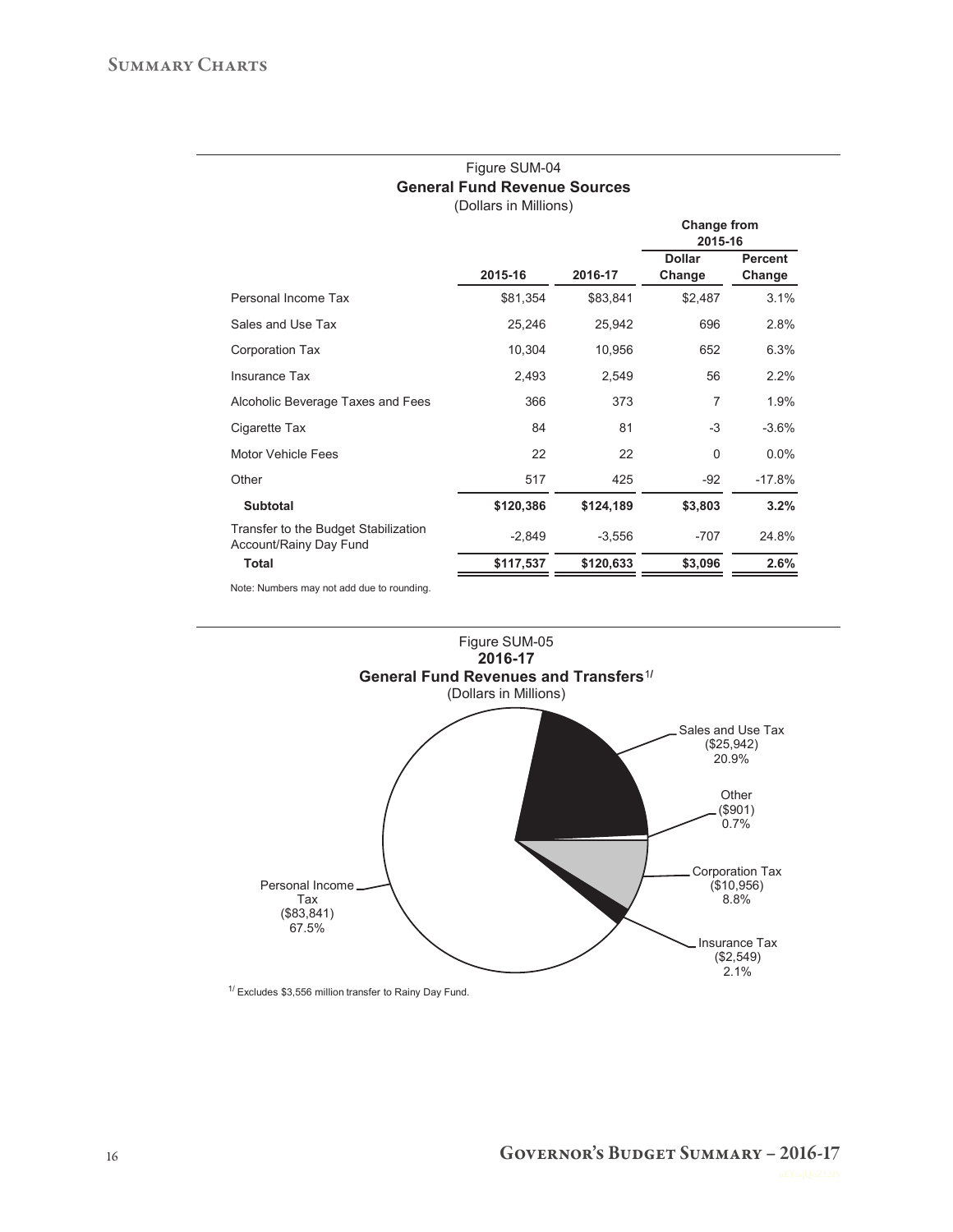#### Figure SUM-06 **2016-17 Total State Expenditures by Agency** (Dollars in Millions)

|                                       | General<br><b>Fund</b> | <b>Special</b><br><b>Funds</b> | <b>Bond</b><br><b>Funds</b> | <b>Totals</b> |
|---------------------------------------|------------------------|--------------------------------|-----------------------------|---------------|
| Legislative, Judicial, Executive      | \$3,330                | \$3,967                        | \$561                       | \$7,858       |
| Business, Consumer Services & Housing | 434                    | 845                            | 138                         | 1,417         |
| Transportation                        | 222                    | 9,921                          | 1,483                       | 11,626        |
| <b>Natural Resources</b>              | 2,909                  | 1,626                          | 504                         | 5,039         |
| <b>Environmental Protection</b>       | $-31$                  | 3,339                          | 34                          | 3,342         |
| <b>Health and Human Services</b>      | 33,742                 | 18,799                         |                             | 52,541        |
| Corrections and Rehabilitation        | 10,620                 | 2,686                          |                             | 13,306        |
| K-12 Education                        | 51,230                 | 89                             | 122                         | 51,441        |
| <b>Higher Education</b>               | 14,567                 | 99                             | 236                         | 14,902        |
| Labor and Workforce Development       | 166                    | 729                            |                             | 895           |
| <b>Government Operations</b>          | 2,245                  | $-1,232$                       | 6                           | 1,019         |
| <b>General Government</b>             |                        |                                |                             |               |
| Non-Agency Departments                | 729                    | 2,046                          | 2                           | 2,777         |
| Tax Relief/Local Government           | 483                    | 1,690                          |                             | 2,173         |
| <b>Statewide Expenditures</b>         | 1,963                  | 428                            |                             | 2,391         |
| <b>Total</b>                          | \$122,609              | \$45,032                       | \$3,086                     | \$170,727     |
|                                       |                        |                                |                             |               |

Note: Numbers may not add due to rounding.